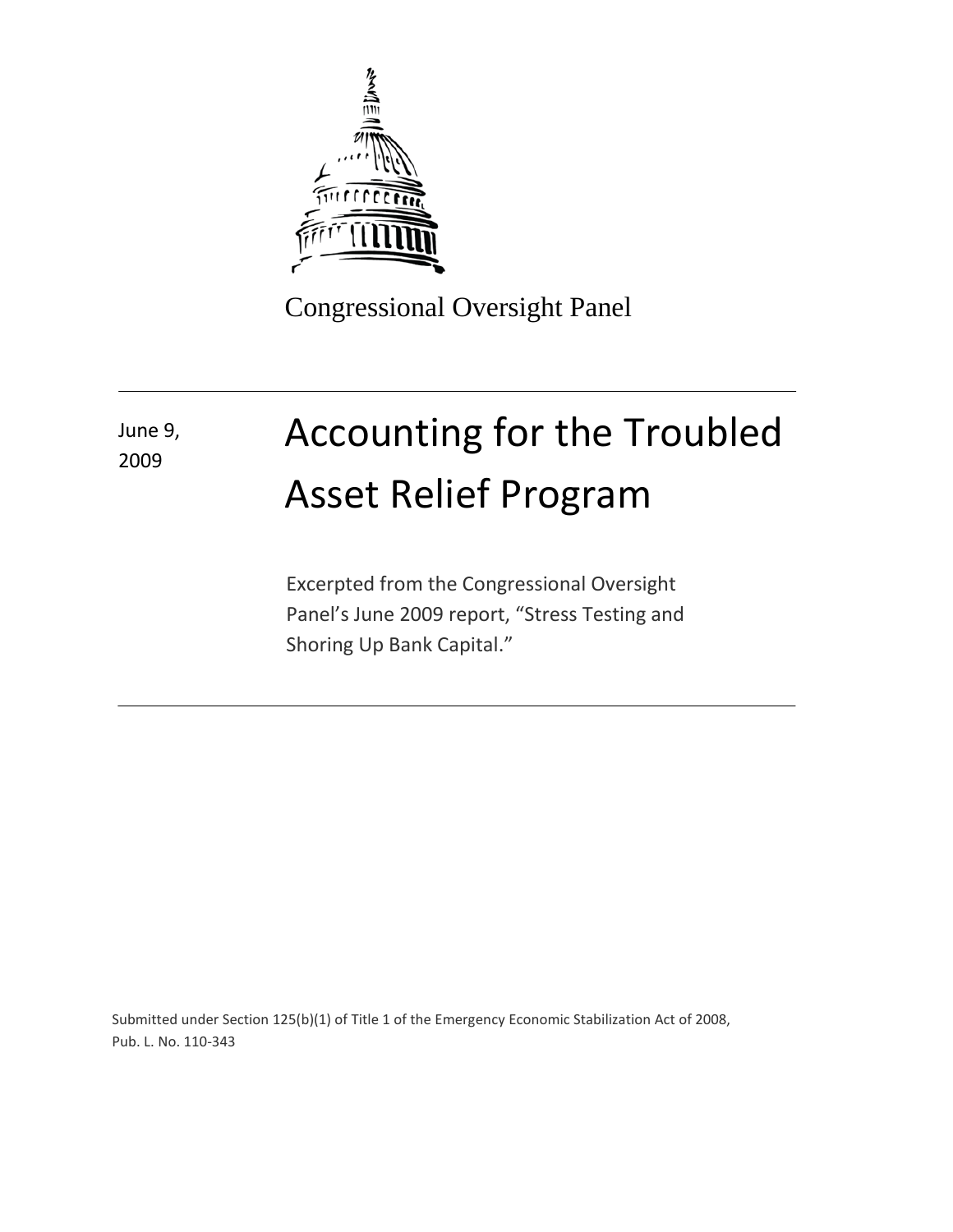## **TARP Accounting**

In its April oversight report, the Panel assembled a summary of the resources the federal government has committed to economic stabilization. The following provides: (1) an updated accounting of the TARP, including a tally of dividend income and repayments the program has received as of June 3, 2009; and (2) an update of the full federal resource commitment as of June 3, 2009.

## **1. The TARP**

 $\overline{\phantom{0}}$ 

#### **a. Costs: Expenditures and Commitments**

Through an array of programs used to purchase preferred shares in financial institutions, offer loans to small businesses and auto companies, and leverage Federal Reserve Board loans for facilities designed to restart secondary securitization markets, Treasury has committed to spend \$645.8 billion, leaving \$54.2 billion available for new programs or other needs.<sup>[231](#page-1-0)</sup> Of the \$645.8 billion that Treasury has committed to spend, \$434.7 billion has already been allocated and counted against the statutory  $$700$  billion limit.<sup>232</sup> This includes purchases of preferred stock, warrants and/or debt obligations under the CPP, TIP, SSFI Program, and AIFP initiatives, a \$20 billion loan to TALF LLC, the special purpose vehicle used to guarantee Federal Reserve Board TALF loans, and the \$5 billion Citigroup asset guarantee already exchanged for a guarantee fee composed of additional preferred stock and warrants.<sup>[233](#page-1-2)</sup> Additionally, Treasury has allocated \$15.2 billion to the Home Affordable Modification Program, out of a projected total program level of \$50 billion, but has not yet distributed any of these funds. Treasury will release its next tranche report when transactions under TARP reach \$450 billion.

#### **b. Income: Dividends and Repayments**

Secretary Geithner's testimony to the Senate Banking Committee on May 20 included Treasury's estimate of TARP funds remaining for allocation as of May 18. Treasury provided two figures, \$98.7 billion and \$123.7 billion,  $^{234}$  $^{234}$  $^{234}$  the later including an estimated \$25 billion in CPP investments that Treasury expects recipients to repay or liquidate.<sup>[235](#page-1-4)</sup> Although describing this estimate as "conservative," neither Secretary Geithner nor Treasury has identified the

<span id="page-1-0"></span><sup>&</sup>lt;sup>231</sup> EESA limits Treasury to \$700 billion in purchasing authority outstanding at any one time as calculated by the sum of the purchases prices of all troubled assets held by Treasury. EESA, *supra* note 1, at § 115(a)-(b).

<span id="page-1-1"></span><sup>232</sup> U.S Department of the Treasury, *Seventh Tranche Report to Congress* (June 3, 2009) (online at www.financialstability.gov/docs/TrancheReports/7th\_Tranche-Report-Appendix.pdf).

<sup>233</sup> June 5 TARP Transactions Report, *supra* note 13.

<span id="page-1-4"></span><span id="page-1-3"></span><span id="page-1-2"></span><sup>&</sup>lt;sup>234</sup> After these figures were provided to the Senate Committee on Banking, Housing, and Urban Affairs, Treasury allocated an additional \$44.5 billion of TARP funds in loans to GM, GMAC, and Chrysler. Including these allocations would bring Treasury's estimates to \$54.2 billion and \$79.2 billion, respectively.

<sup>235</sup> Geithner Testimony, *supra* note 98.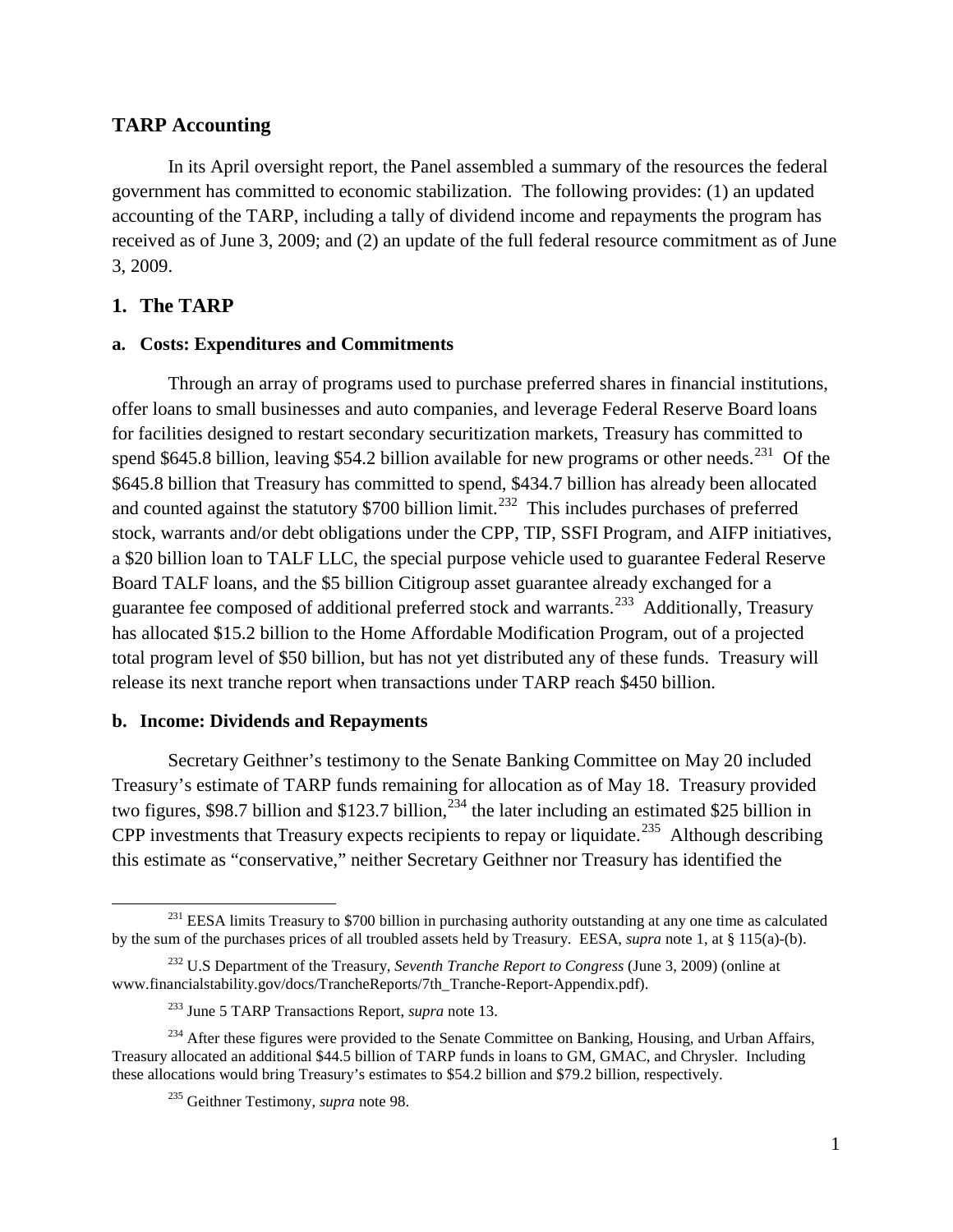institutions that will supply these anticipated repayments, when they will supply these repayments, or any methodological basis underpinning this figure. The total amount of CPP repayments currently stands at  $$1.772$  billion.<sup>[236](#page-2-0)</sup>

In addition, Treasury's investment in preferred stock entitles it to dividend payments from the institutions in which it invests, usually five percent per annum for the first five years and nine percent per annum thereafter. $237$  Treasury has not yet begun to officially report dividend payments on its transaction reports.

#### **c. TARP Accounting as of June 3, 2009**

|                                 | Announced<br><b>Funding</b> | <b>Purchase</b><br><b>Price</b> | <b>Repayments</b> | <b>Dividend</b><br>Income |
|---------------------------------|-----------------------------|---------------------------------|-------------------|---------------------------|
|                                 | (billions of                | (billions of                    | (billions of      | (billions of              |
| <b>TARP Initiative</b>          | dollars)                    | dollars)                        | dollars)          | dollars)                  |
| Total                           | 645.8                       | 238434.7                        | $\frac{239}{1.8}$ | $\frac{240}{6.2}$         |
| <b>CPP</b>                      | 218.0                       | 199.4                           | 1.8               | 4.8                       |
| <b>TIP</b>                      | 40.0                        | 40.0                            | $\Omega$          | 1.1                       |
| <b>SSFI</b> Program             | 70.0                        | 69.8                            | $\Omega$          |                           |
| <b>AIFP</b>                     | 80.3                        | 80.3                            | $\Omega$          | 0.2                       |
| <b>AGP</b>                      | 12.5                        | 5.0                             | $\theta$          | 0.1                       |
| <b>CAP</b>                      | <b>TBD</b>                  | 0.0                             | $\Omega$          |                           |
| <b>TALF</b>                     | 80.0                        | 20.0                            | $\Omega$          |                           |
| <b>PPIP</b>                     | 75.0                        | 0.0                             | $\theta$          |                           |
| <b>Supplier Support Program</b> | 5.0                         | 5.0                             | $\theta$          |                           |
| <b>Unlocking SBA Lending</b>    | 15.0                        | 0.0                             | $\Omega$          |                           |
| <b>HAMP</b>                     | 50.0                        | 15.2                            | $\overline{0}$    | 0                         |

## **Figure 12: TARP Accounting (as of June 3, 2009)**

## **2. Other Financial Stability Efforts**

 $\overline{\phantom{0}}$ 

### **a. Federal Reserve Board, FDIC, and Other Programs**

In addition to the more direct expenditures Treasury has undertaken through TARP, the federal government has also engaged in a much broader program directed at stabilizing the U.S. financial system. Many of these programs explicitly augment Treasury funds, like FDIC guarantees of securitization of PPIF Legacy Loans or asset guarantees for Citigroup and Bank of

<sup>236</sup> June 5 TARP Transactions Report, *supra* note 13.

<span id="page-2-4"></span><span id="page-2-3"></span><span id="page-2-2"></span><span id="page-2-1"></span><span id="page-2-0"></span><sup>237</sup> *See, e.g.,* U.S. Department of the Treasury, Bank of New York Mellon, *Securities Purchase Agreement: Standard Terms*, at A-1 (Oct. 28, 2008) (Annex A).

<sup>238</sup> *See* June 5 TARP Transactions Report, *supra* note 13.

<sup>239</sup> *See* June 5 TARP Transactions Report, *supra* note 13.

 $240$  As of June 3, 2009. This information was passed on by Treasury officials to Panel staff.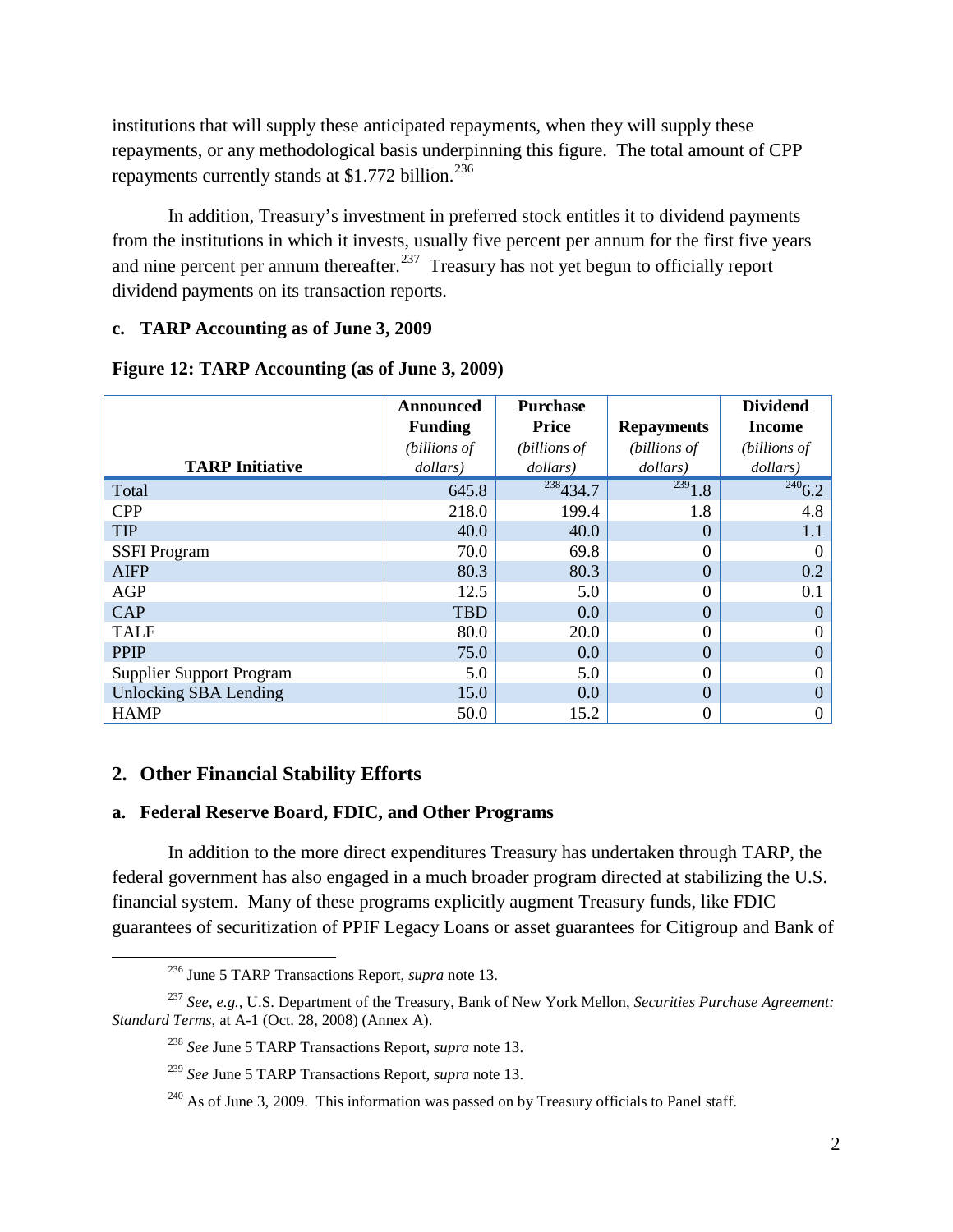America, or operate in tandem with Treasury programs, such as the interaction between PPIP and TALF. Other programs, like the Federal Reserve Board's extension of credit through its § 13(3) facilities and special purpose vehicles or the FDIC's Temporary Liquidity Guarantee Program, stand independent of TARP and seek to accomplish different goals.

#### **b. Total Financial Stability Resources as of June 3, 2009**

Beginning in its April report, the Panel broadly classified the resources that the federal government has devoted to stabilizing the economy through a myriad of new programs and initiatives, as outlays, loans, or guarantees. Although the Panel has calculated the total value of these resources at over \$4 trillion, this would translate into the ultimate "cost" of the stabilization effort only if: (1) assets do not appreciate; (2) no dividends are received; no warrants are exercised, and no TARP funds are repaid; (3) all loans default and are written off; and (4) all guarantees are exercised and subsequently written off.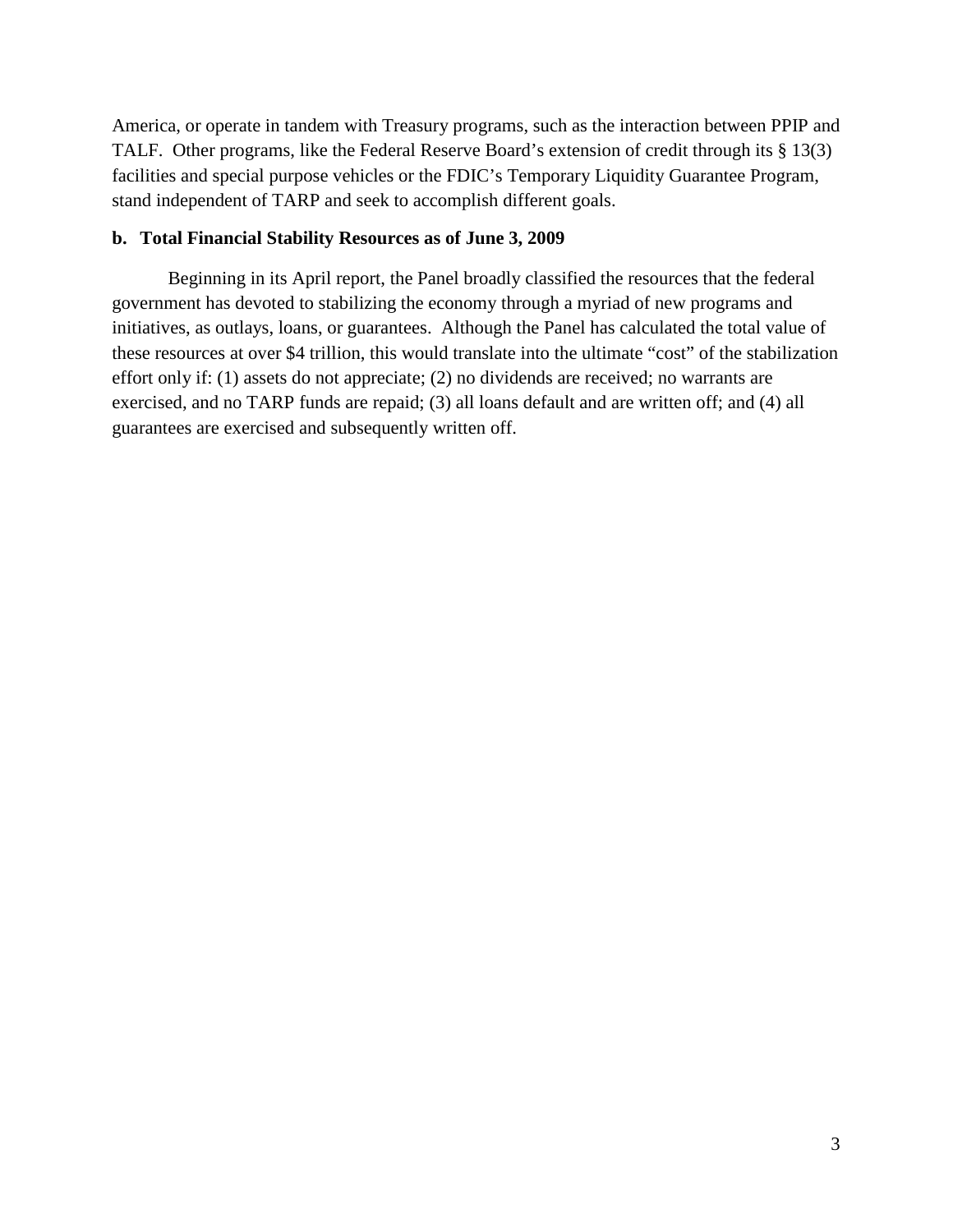| Program                                     | <b>Treasury</b>                          | Federal<br><b>Reserve</b>            |                                           |                             |
|---------------------------------------------|------------------------------------------|--------------------------------------|-------------------------------------------|-----------------------------|
| (billions of dollars)                       | (TARP)                                   | <b>Board</b>                         | <b>FDIC</b>                               | <b>Total</b>                |
| <b>Total</b>                                | 700                                      | 2,440.7                              | 1,427.4                                   | iii <sub>4,568.1</sub>      |
| Outlays <sup>1</sup>                        | 466.4                                    | $\overline{0}$                       | 29.5                                      | 495.9                       |
| Loans                                       | 86.9                                     | 2123.7                               | $\theta$                                  | 2,210.6                     |
| Guarantees <sup>ii</sup>                    | 92.5                                     | 317                                  | 1,397.9                                   | 1,807.4                     |
| <b>Uncommitted TARP Funds</b>               | 54.2                                     | $\overline{0}$                       | $\theta$                                  | 54.2                        |
| <b>AIG</b>                                  | 70                                       | "112.5"                              | $\boldsymbol{0}$                          | 182.5                       |
| <b>Outlays</b>                              | $\frac{iv}{70}$                          | $\Omega$                             | $\boldsymbol{0}$                          | 70                          |
| Loans                                       | $\theta$                                 | $\frac{vi}{112.5}$                   | $\overline{0}$                            | 112.5                       |
| <b>Guarantees</b>                           | $\overline{0}$                           | $\overline{0}$                       | $\overline{0}$                            | $\mathbf{0}$                |
| <b>Bank of America</b>                      | 52.5                                     | 87.2                                 | 2.5                                       | 142.2                       |
| <b>Outlays</b>                              | vii45                                    | $\overline{0}$                       | $\overline{0}$                            | 45                          |
| Loans                                       | $\theta$                                 | 0                                    | $\overline{0}$                            | $\overline{0}$              |
| <b>Guarantees</b>                           | viii7.5                                  | $ix_{87.2}$                          | $x_{2.5}$                                 | 97.2                        |
| <b>Citigroup</b>                            | 50<br>$x_i$ <sup>xi</sup> 45             | 229.8                                | 10                                        | 289.8                       |
| <b>Outlays</b>                              |                                          | $\overline{0}$                       | $\theta$                                  | 45                          |
| Loans                                       | $\overline{0}$<br>$\overline{\text{xi}}$ | $\overline{0}$<br>xiii229.8          | $\overline{0}$<br>$\frac{\text{xiv}}{10}$ | $\overline{0}$<br>244.8     |
| <b>Guarantees</b>                           |                                          |                                      |                                           |                             |
| <b>Capital Purchase Program (Other)</b>     | 168<br>$xv$ 168                          | $\boldsymbol{0}$                     | $\boldsymbol{0}$                          | 168<br>168                  |
| <b>Outlays</b><br>Loans                     | $\overline{0}$                           | $\boldsymbol{0}$<br>$\boldsymbol{0}$ | $\boldsymbol{0}$<br>$\mathbf{0}$          | $\boldsymbol{0}$            |
| <b>Guarantees</b>                           | $\overline{0}$                           | $\overline{0}$                       | $\overline{0}$                            | $\mathbf{0}$                |
| <b>Capital Assistance Program</b>           | <b>TBD</b>                               | <b>TBD</b>                           | <b>TBD</b>                                | $xvi$ <b>TBD</b>            |
| <b>TALF</b>                                 | 80                                       | 720                                  | $\boldsymbol{0}$                          | 800                         |
| <b>Outlays</b>                              | $\overline{0}$                           | $\overline{0}$                       | $\boldsymbol{0}$                          | $\boldsymbol{0}$            |
| Loans                                       | $\overline{0}$                           | $x^{viii}$ 720                       | $\mathbf{0}$                              | 720                         |
| <b>Guarantees</b>                           | xvii <sub>80</sub>                       | $\mathbf{0}$                         | $\overline{0}$                            | 80                          |
| <b>PPIF</b> (Loans) <sup>xix</sup>          | 50                                       | $\boldsymbol{0}$                     | 600                                       | 650                         |
| <b>Outlays</b>                              | 50                                       | $\mathbf{0}$                         | $\theta$                                  | 50                          |
| Loans                                       | $\theta$                                 | $\mathbf{0}$                         | $\overline{0}$                            | $\mathbf{0}$                |
| <b>Guarantees</b>                           | $\theta$                                 | $\overline{0}$                       | $\frac{xx}{600}$                          | 600                         |
| <b>PPIF</b> (Securities) <sup>xxi</sup>     | 25                                       | $\bf{0}$                             | $\boldsymbol{0}$                          | 25                          |
| <b>Outlays</b>                              | $\frac{xxii}{10}$                        | $\boldsymbol{0}$                     | $\theta$                                  | 10                          |
| Loans                                       | 15                                       | $\overline{0}$                       | $\theta$                                  | 15                          |
| <b>Guarantees</b>                           | $\overline{0}$                           | $\mathbf{0}$                         | $\overline{0}$                            | $\overline{0}$              |
| <b>Home Affordable Modification Program</b> | 50                                       | $\mathbf{0}$                         | $\boldsymbol{0}$                          | $\overline{\text{xxiv}}$ 50 |
| <b>Outlays</b>                              | $\frac{\text{xxiii}}{50}$                | $\Omega$                             | $\theta$                                  | 50                          |
| Loans                                       | $\Omega$                                 | $\Omega$                             | $\boldsymbol{0}$                          | $\overline{0}$              |
| <b>Guarantees</b>                           | $\Omega$                                 | $\overline{0}$                       | $\overline{0}$                            | $\Omega$                    |
| <b>Automotive Industry Financing Plan</b>   | 80.3                                     | $\boldsymbol{0}$                     | $\boldsymbol{0}$                          | 80.3                        |
| <b>Outlays</b>                              | $\frac{xxv}{13.4}$                       | $\Omega$                             | $\theta$                                  | 13.4                        |
| Loans                                       | xxi66.9                                  | $\mathbf{0}$                         | $\overline{0}$                            | 66.9                        |
| <b>Guarantees</b>                           | $\boldsymbol{0}$                         | $\overline{0}$                       | $\boldsymbol{0}$                          | $\mathbf{0}$                |

# **Figure 13: Federal Government Financial Stability Effort (as of June 3, 2009)**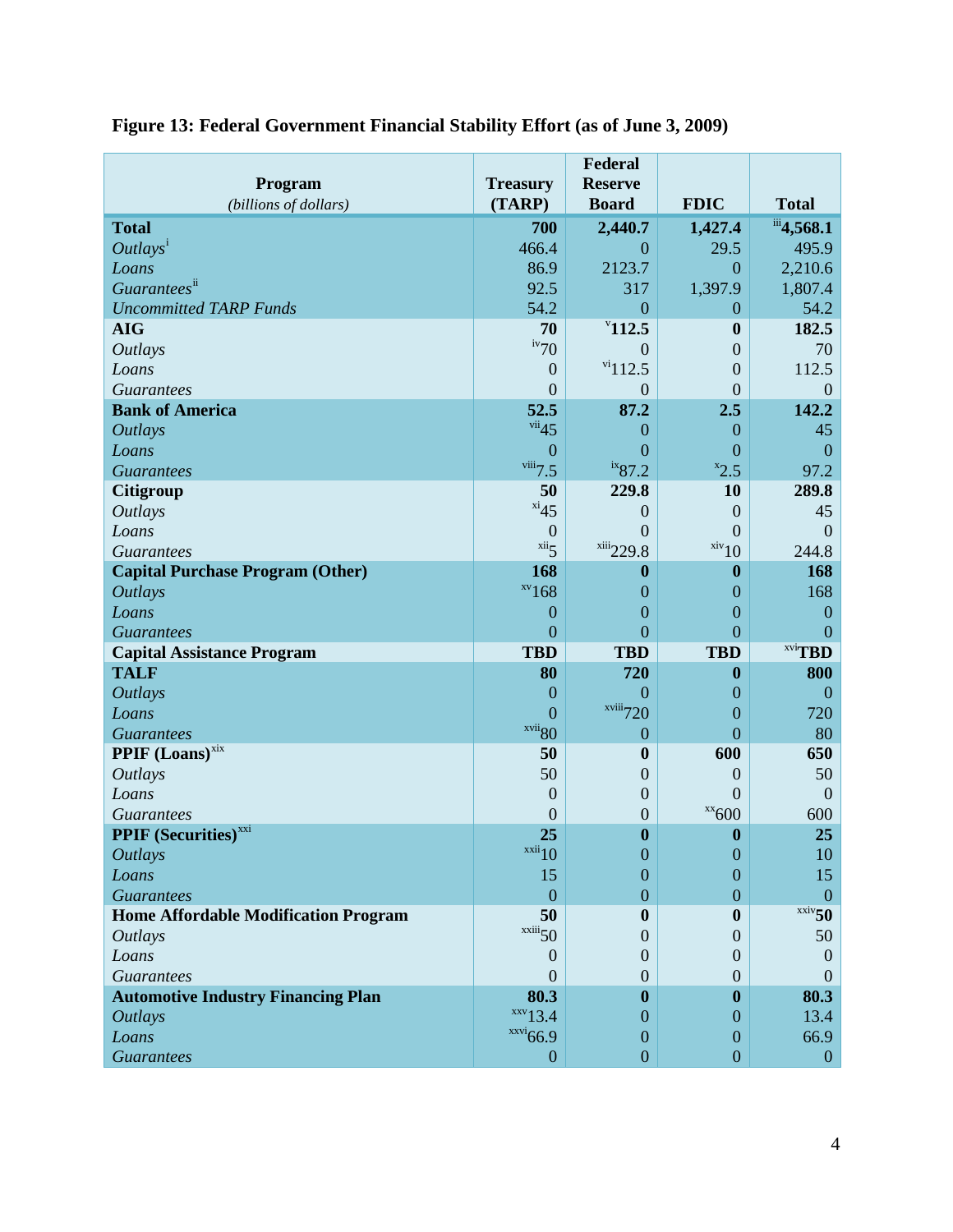| <b>Auto Supplier Support Program</b>                | 5                             | $\mathbf{0}$      | 0                  |               |
|-----------------------------------------------------|-------------------------------|-------------------|--------------------|---------------|
| <i>Outlays</i>                                      | xxvii                         |                   | 0                  |               |
| Loans                                               |                               |                   | $\theta$           |               |
| <i>Guarantees</i>                                   |                               | $\mathbf{0}$      | $\theta$           |               |
| <b>Unlocking SBA Lending</b>                        | 15                            | 0                 | $\bf{0}$           | 15            |
| <b>Outlays</b>                                      | $\overline{\text{xxviii}}$ 15 | $\theta$          | 0                  | 15            |
| Loans                                               | $\left( \right)$              | $\mathbf{\Omega}$ | $\theta$           | $\mathcal{O}$ |
| <b>Guarantees</b>                                   | $\left( \right)$              | $\Omega$          | 0                  |               |
| <b>Temporary Liquidity Guarantee Program</b>        | $\mathbf 0$                   | $\mathbf{0}$      | 785.4              | 785.4         |
| <i>Outlays</i>                                      | $\mathbf{\Omega}$             |                   |                    |               |
| Loans                                               | $\mathbf{\Omega}$             | $\Omega$          |                    |               |
| <i>Guarantees</i>                                   | 0                             | 0                 | $x$ xix $785.4$    | 785.4         |
| <b>Deposit Insurance Fund</b>                       | 0                             | $\mathbf{0}$      | 29.5               | 29.5          |
| <i><b>Outlays</b></i>                               | $\theta$                      | $\Omega$          | $\frac{XXX}{29.5}$ | 29.5          |
| Loans                                               | 0                             |                   | 0                  |               |
| <b>Guarantees</b>                                   | $\left( \right)$              | $\Omega$          | $\Omega$           |               |
| <b>Other Federal Reserve Board Credit Expansion</b> | $\left( \right)$              | 1,291.2           | $\theta$           | 1,291.2       |
| <i>Outlays</i>                                      | $\theta$                      |                   | $\theta$           |               |
| Loans                                               | $\overline{0}$                | $xxxi_1,291.2$    | 0                  | 1,291.2       |
| <i>Guarantees</i>                                   |                               | $\Omega$          | $\theta$           |               |
| <b>Uncommitted TARP Funds</b>                       | $xxxii$ 54.2                  | $\mathbf 0$       | 0                  | 54.2          |

 $\overline{\phantom{0}}$ 

<span id="page-5-0"></span><sup>&</sup>lt;sup>i</sup> The term "outlays" is used here to describe the use of Treasury funds under the TARP, which are broadly classifiable as purchases of debt or equity securities (*e.g.,* debentures, preferred stock, exercised warrants, etc.). The outlays figures are based on: (1) Treasury's actual reported expenditures; and (2) Treasury's anticipated funding levels as estimated by a variety of sources, including Treasury pronouncements and GAO estimates. Anticipated funding levels are set at Treasury's discretion, have changed from initial announcements, and are subject to further change. The outlays concept used here represents cash disbursements and commitments to make cash disbursements and is not the same as budget outlays, which under EESA § 123 are recorded on a "credit reform" basis.

<span id="page-5-1"></span>ii While many of the guarantees may never be exercised or exercised only partially, the guarantee figures included here represent the federal government's greatest possible financial exposure.

<span id="page-5-2"></span>iii This figure differs substantially from the \$2,476-2,976 billion range of "Total Funds Subject to SIGTARP Oversight" reported during testimony before the Senate Finance Committee on March 31, 2009. Senate Committee on Finance, Testimony of SIGTARP Neil Barofsky, *TARP Oversight: A Six Month Update*, 111th Cong. (Mar. 31, 2009) (online at finance.senate.gov/hearings/testimony/2009test/033109nbtest.pdf). SIGTARP's accounting, designed to capture only those funds potentially under its oversight authority, is both less and more inclusive than the Panel's, and thus the two are not directly comparable. Among the differences, SIGTARP does not account for Federal Reserve Board credit extensions outside of the TALF or FDIC guarantees under the Temporary Liquidity Guarantee Program and sets the maximum Federal Reserve Board guarantees under the TALF at \$1 trillion.

<span id="page-5-3"></span><sup>&</sup>lt;sup>iv</sup> This number includes both investments in AIG under the SSFI program: a \$40 billion investment made on November 25, 2008, and a \$30 billion investment made on April 17, 2009 (less a reduction of \$165 million representing bonuses paid to AIG Financial Products employees). June 5 TARP Transactions Report, *supra* note 13.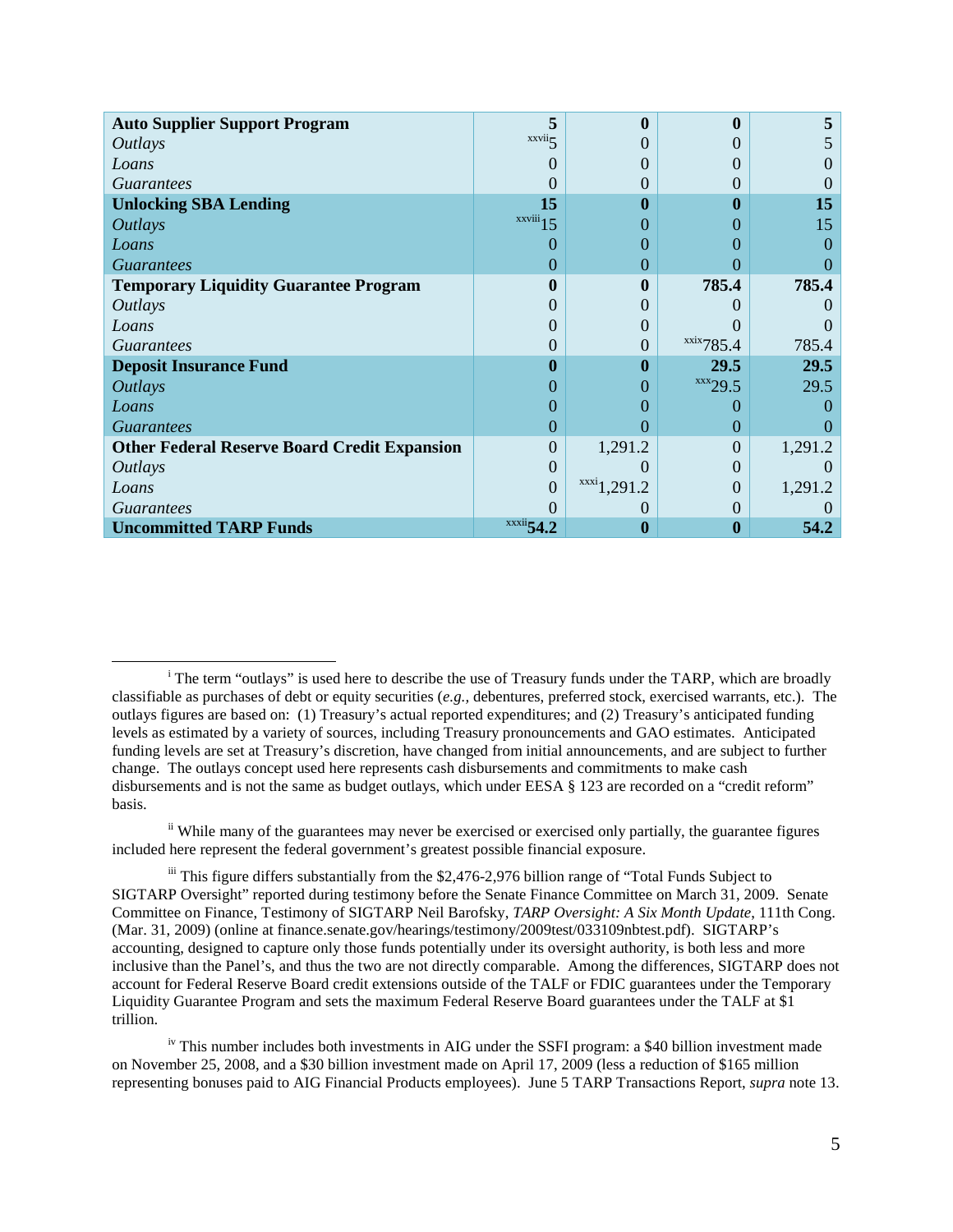<span id="page-6-0"></span> $\rm{v}$  The value of loans extended by the Federal Reserve Board to AIG has been calculated according to a different methodology from that used in previous Panel reports. Previously, this figure reflected the current balance sheet value of credit extended to AIG and the Maiden Lane II and III SPVs. The Panel has replaced this measurement of government exposure with the maximum amounts the Federal Reserve Board is authorized to loan, as described below.

<span id="page-6-1"></span> $v<sup>i</sup>$  As of June 5, the value of loans outstanding to AIG stands at \$84 billion. This includes \$43 billion in loans directly provided to AIG as well as \$41 billion in the outstanding principal amount of loans extended to special purpose vehicles (approximately \$18 billion to Maiden Lane II and \$23 billion to Maiden Lane III). *See*  Board of Governors of the Federal Reserve System, *Federal Reserve Statistical Release H.4.1: Factors Affecting Reserve Balances* (June 4, 2009) (online at www.federalreserve.gov/releases/h41/Current/) (hereinafter "Fed Balance Sheet June 4").

<span id="page-6-2"></span>vii June 5 TARP Transactions Report, *supra* note 13. This figure includes: (1) a \$15 billion investment made by Treasury on October 28, 2008 under the CPP; (2) a \$10 billion investment made by Treasury on January 9, 2009 also under the CPP; and (3) a \$20 billion investment made by Treasury under the TIP on January 16, 2009.

<span id="page-6-3"></span>viii Bank of America Asset Guarantee, *supra* note 41 (granting a \$118 billion pool of Bank of America assets a 90 percent federal guarantee of all losses over \$10 billion, the first \$10 billion in federal liability to be split 75/25 between Treasury and the FDIC and the remaining federal liability to be borne by the Federal Reserve Board).

ix Bank of America Asset Guarantee, *supra* note 41.

 $\overline{\phantom{0}}$ 

<sup>x</sup> Bank of America Asset Guarantee, *supra* note 41.

<span id="page-6-6"></span><span id="page-6-5"></span><span id="page-6-4"></span>xi June 5 TARP Transactions Report, *supra* note 13. This figure includes: (1) a \$25 billion investment made by Treasury under the CPP on October 28, 2008; and (2) a \$20 billion investment made by Treasury under TIP on December 31, 2008.

<span id="page-6-7"></span>xii Citigroup Asset Guarantee, *supra* note 41 (granting a 90 percent federal guarantee on all losses over \$29 billion of a \$306 billion pool of Citigroup assets, with the first \$5 billion of the cost of the guarantee borne by Treasury, the next \$10 billion by FDIC, and the remainder by the Federal Reserve). *See also* Final Citi Guarantee Terms, *supra* note 41 (reducing the size of the asset pool from \$306 billion to \$301 billion).

xiii Citigroup Asset Guarantee, *supra* note 41.

xiv Citigroup Asset Guarantee, *supra* note 41.

<span id="page-6-10"></span><span id="page-6-9"></span><span id="page-6-8"></span> $x<sup>v</sup>$  This figure represents the \$218 billion Treasury has anticipated spending under the CPP, minus the \$50 billion investments in Citigroup (\$25 billion) and Bank of America (\$25 billion) identified above. This figure does not account for anticipated repayments or redemptions of CPP investments, nor does it account for dividend payments from CPP investments.

<span id="page-6-11"></span><sup>xvi</sup> Funding levels for the CAP have not yet been announced but will likely constitute a significant portion of the remaining \$54.2 billion of TARP funds.

<span id="page-6-12"></span>xvii Geithner Testimony, *supra* note 98, at 1; June 5 TARP Transactions Report, *supra* note 13. This figure represents: a \$20 billion allocation to the TALF special purpose vehicle on March 3, 2009; Treasury's announcement of an additional \$35 billion dedicated to the TALF; and \$25 billion dedicated to supporting TALF loans to purchase legacy securities under the PPIP.

<span id="page-6-13"></span>xviii This number derives from the unofficial 1:10 ratio of the value of Treasury loan guarantees to the value of Federal Reserve Board loans under the TALF. *See* Financial Stability Plan Fact Sheet, *supra* note 26 (describing the initial \$20 billion Treasury contribution tied to \$200 billion in Federal Reserve Board loans and announcing potential expansion to a \$100 billion Treasury contribution tied to \$1 trillion in Federal Reserve Board loans). Because Treasury is responsible for reimbursing the Federal Reserve Board for \$80 billion of losses on its \$800 billion in loans, the Federal Reserve Board's maximum potential exposure under the TALF is \$720 billion.

<span id="page-6-14"></span>xix Because PPIP funding arrangements for loans and securities differ substantially, the Panel accounts for them separately. Treasury has not formally announced either total program funding level or the allocation of funding between the PPIP Legacy Loans Program and Legacy Securities Program. However, the FDIC recently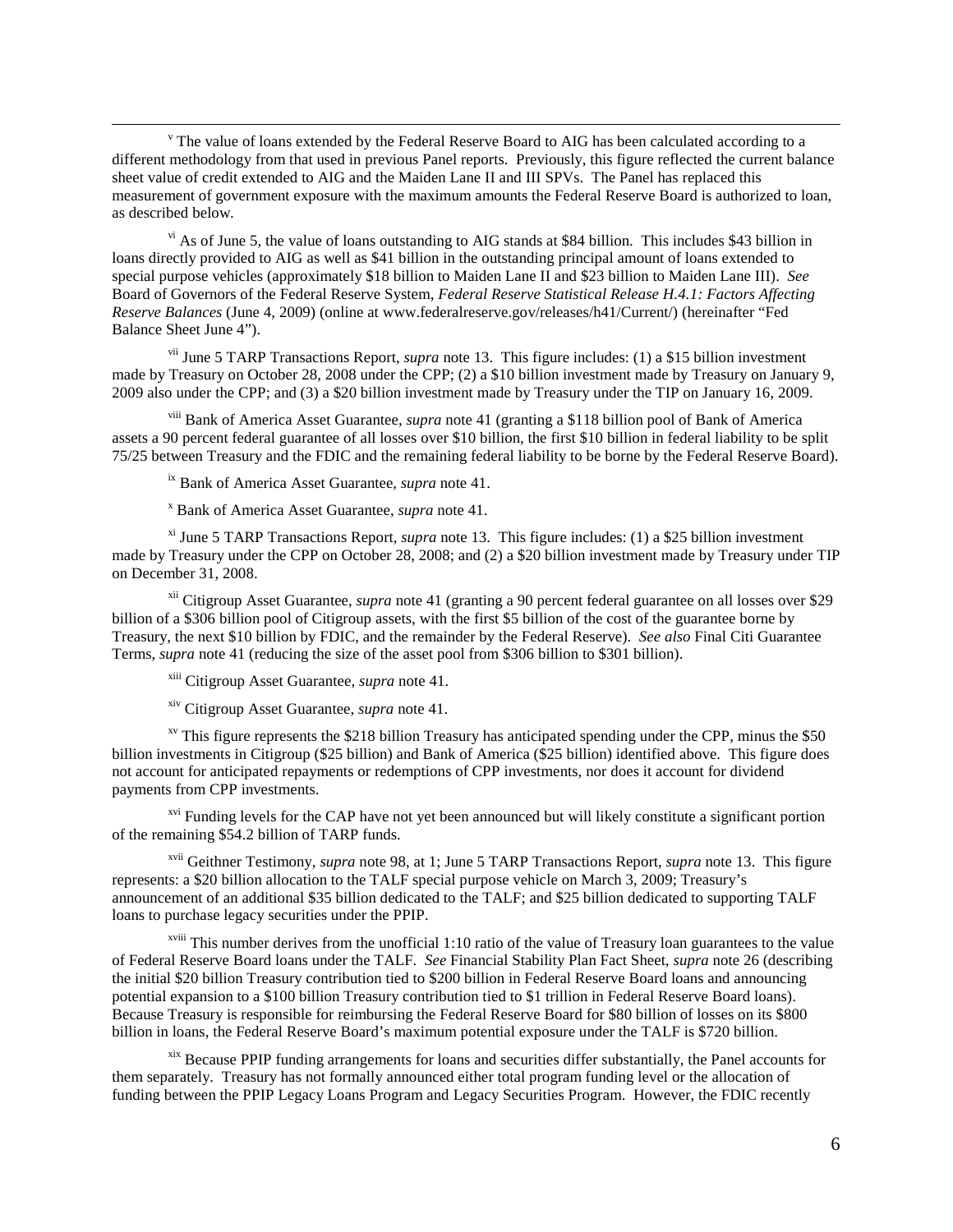announced that it was postponing the implementation of the Legacy Loans program. *See* FDIC Loans Program Statement, *supra* note 25. It is not yet clear whether this postponement will affect the allocation of TARP funds for the LLP.

 $\overline{\phantom{0}}$ 

<span id="page-7-0"></span>xx U.S. Department of the Treasury, *Fact Sheet: Public-Private Investment Program*, at 2 (Mar. 23, 2009) (online at www.treas.gov/press/releases/reports/ppip\_fact\_sheet.pdf) (hereinafter "Treasury PPIP Fact Sheet") (explaining that, for every \$1 Treasury contributes in equity matching \$1 of private contributions to public-private asset pools created under the Legacy Loans Program, FDIC will guarantee up to \$12 of financing for the transaction to create a 6:1 debt to equity ratio). If Treasury ultimately allocates a smaller proportion of funds to the Legacy Loans Program (i.e., less than \$50 billion), the amount of FDIC loan guarantees will be reduced proportionally.

<span id="page-7-1"></span> $\frac{xxi}{x}$  In previous reports, the Panel projected that Treasury would split the \$100 billion allocated to PPIP evenly between legacy loans and legacy securities. However, it now appears that Treasury will allocate \$25 billion to the TALF for legacy securities, implying that only \$25 billion of TARP funds will be directly allocated to PPIF Legacy Securities.

<span id="page-7-2"></span>xxii Treasury PPIP Fact Sheet, *supra* note 260, at 4-5 (outlining that, for each \$1 of private investment into a fund created under the Legacy Securities Program, Treasury will provide a matching \$1 in equity to the investment fund; a \$1 loan to the fund; and, at Treasury's discretion, an additional loan up to \$1). In the absence of further Treasury guidance, this analysis assumes that Treasury will allocate funds for equity co-investments and loans at a 1:1.5 ratio, a formula that estimates that Treasury will frequently exercise its discretion to provide additional financing.

<span id="page-7-3"></span>xxiii Government Accountability Office, *Troubled Asset Relief Program: March 2009 Status of Efforts to Address Transparency and Accountability Issues*, at 55 (Mar. 31, 2009) (GAO09/504) (online at www.gao.gov/new.items/d09504.pdf); Geithner Testimony, *supra* note 98. Of the \$50 billion in announced TARP funding for this program, only \$15.2 billion has been allocated as of June 3, and no funds have yet been disbursed. *See* June 5 TARP Transactions Report, *supra* note 13.

<span id="page-7-4"></span><sup>xxiv</sup> Fannie Mae and Freddie Mac, government-sponsored entities (GSEs) that were placed in conservatorship of the Federal Housing Finance Agency on September 7, 2009, will also contribute up to \$25 billion to the Making Home Affordable Program, of which the HAMP is a key component. *See* U.S. Department of the Treasury, *Making Home Affordable: Updated Detailed Program Description* (Mar. 4, 2009) (online at www.treas.gov/press/releases/reports/housing\_fact\_sheet.pdf).

<span id="page-7-5"></span>xxv June 5 TARP Transactions Report, *supra* note 13. This figure represents Treasury's equity stake in GMAC.

<span id="page-7-6"></span>xxvi June 5 TARP Transactions Report, *supra* note 13. Treasury's initial allocation to GM was effectively a loan. Under the terms of the company's pending bankruptcy proceedings the \$49.9 billion in debt obligations to Treasury will be converted to a 60 percent stake in the restructured company and \$8.8 billion in debt and preferred stock. *See* U.S. Department of the Treasury, *Fact Sheet: Obama Administration Auto Restructuring Initiative, General Motors Restructuring* (May 31, 2009) (online at www.financialstability.gov/latest/05312009\_gmfactsheet.html). It is less clear how Treasury's \$17 billion in loans to Chrysler will be affected by its bankruptcy proceedings. It appears that approximately \$9 billion lent before the Chrysler bankruptcy will be converted to an eight percent equity stake, while \$8 billion will be retained as first-lien debt. *See* U.S. Department of the Treasury, *Obama Administration Auto Restructuring Initiative, Chrysler-Fiat Alliance* (Apr. 30, 2009) (online at www.financialstability.gov/latest/tg\_043009.html).

xxvii June 5 TARP Transactions Report, *supra* note 13.

xxviii Geithner Testimony, *supra* note 98, at 15.

<span id="page-7-9"></span><span id="page-7-8"></span><span id="page-7-7"></span><sup>xxix</sup> This figure represents the current maximum aggregate debt guarantees that could be made under the program, which, in turn, is a function of the number and size of individual financial institutions participating. \$334.6 billion of debt subject to the guarantee has been issued to date, which represents about 43 percent of the current cap. Federal Deposit Insurance Corporation, *Monthly Reports on Debt Issuance under the Temporary Liquidity Guarantee Program: Debt Issuance under Guarantee Program* (May 20, 2009) (online at www.fdic.gov/regulations/resources/TLGP/total\_issuance4-09.html).